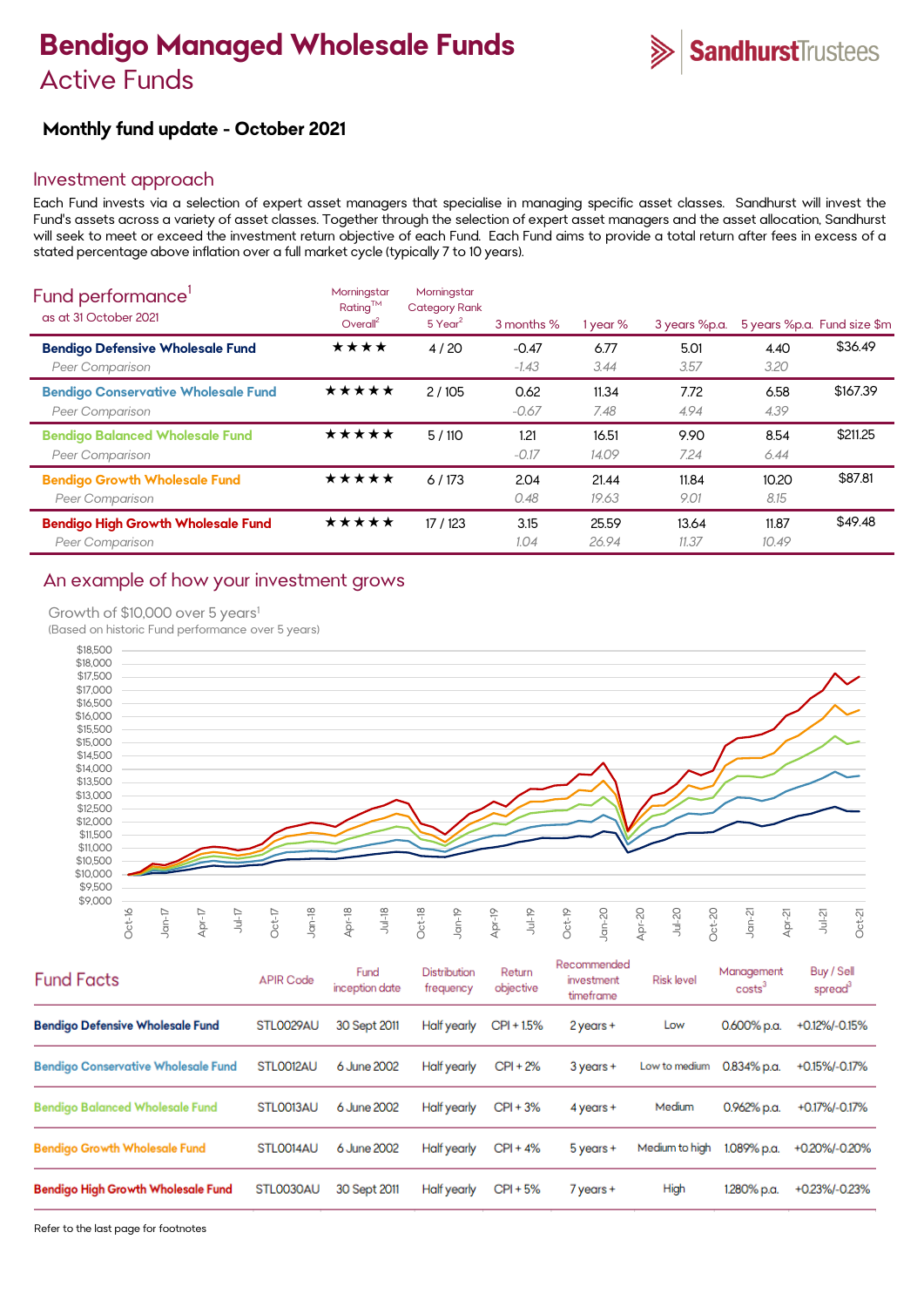# Asset allocation and the Unit prices of the Unit prices of the Unit prices of the Unit prices of Unit prices o **Bendigo Defensive Wholesale Fund**



#### **Bendigo Conservative Wholesale Fund**



#### **Bendigo Balanced Wholesale Fund**

|  | ■ Aust Sh              | 27.9% |
|--|------------------------|-------|
|  | $\blacksquare$ Int Sh  | 26.2% |
|  | Int Sh (Hedged)        | 6.7%  |
|  | Property & Infra       | 0.0%  |
|  | $\blacksquare$ Cash    | 9.1%  |
|  | $\blacksquare$ Int FI  | 4.6%  |
|  | $\blacksquare$ Aust Fl | 21.1% |
|  | Alternative            | 4.4%  |

#### **Bendigo Growth Wholesale Fund**



#### **Bendigo High Growth Wholesale Fund**

| $\blacksquare$ Aust Sh | 38.5% |
|------------------------|-------|
| $\blacksquare$ Int Sh  | 39.1% |
| Int Sh (Hedged)        | 14.1% |
| Property & Infra       | 0.3%  |
| $\blacksquare$ Cash    | 8.0%  |
| $\blacksquare$ Int FI  | 0.0%  |
| $\blacksquare$ Aust Fl | 0.0%  |
| Alternative            | 0.0%  |
|                        |       |

| Unit prices                                | Application | <b>Withdrawal</b> |
|--------------------------------------------|-------------|-------------------|
| as at 31 October 2021                      | price       | price             |
| <b>Bendigo Defensive Wholesale Fund</b>    | \$1.08836   | \$1.08542         |
| <b>Bendigo Conservative Wholesale Fund</b> | \$1.09325   | \$1.08976         |
| <b>Bendigo Balanced Wholesale Fund</b>     | \$1.07466   | \$1.07102         |
| <b>Bendigo Growth Wholesale Fund</b>       | \$1.03569   | \$1.03155         |
| <b>Bendigo High Growth Wholesale Fund</b>  | \$1.49468   | \$1.48782         |

### Make the most of your investment

#### **You need \$50,000 to start an investment in one of our Bendigo Managed Wholesale Funds**

**The power of compounding**

Compounding can be a powerful tool in wealth creation. Reinvesting distributions can be one of the easiest and cheapest ways to increase your holdings over time. You're compounding your investment's growth by continually adding more units which, in turn, will generate distributions of their own.

#### **Why not reinvest your half yearly distributions?**

**The benefits of making it regular**

Making regular contributions to your investment can both grow your investment and smooth the effects of market highs and lows.

#### **Why not add a Regular Savings Plan to your investment? You can establish one from as little as \$50 per month.**

You can also use BPAY® to add to your investment at any time with as little as \$100. See your statement for your BPAY reference number.

® Registered to BPAY Pty Ltd ABN 69 079 137 518

### Do you have any questions?

For further information contact us on 1800 634 969 or visit www.bendigobank.com.au/ managedfunds